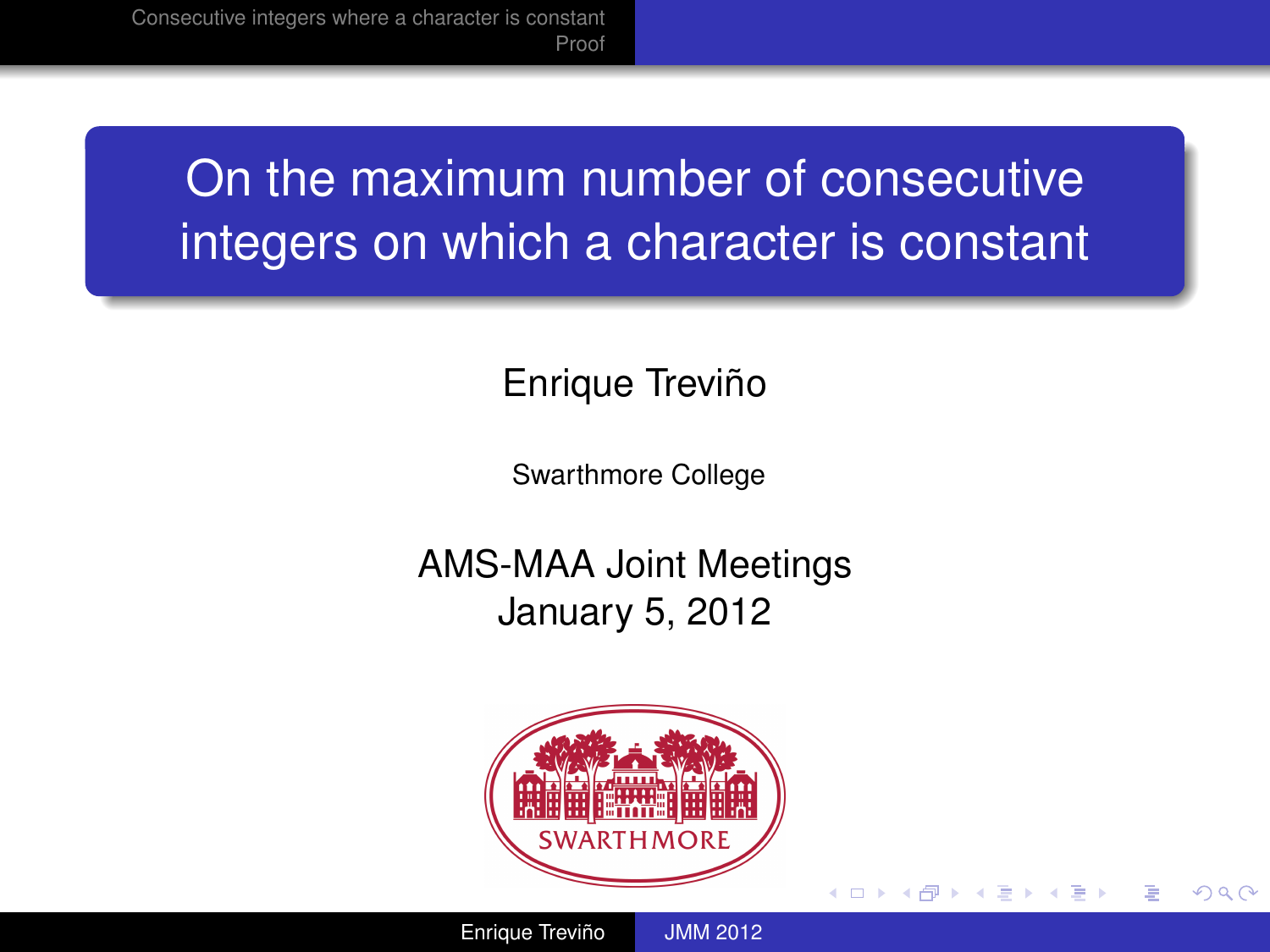# **Preliminaries**

- Let  $\chi$  be a non-principal Dirichlet character to the prime modulus *p*.
- Let *H(p)* be the maximum number of consecutive integers for which  $\chi$  is constant.
- **•** Trivially  $H(p) \leq p$ .
- By the Pólya–Vinogradov inequality,  $H(p) \ll p^{1/2}$  log  $p$ .
- By the Burgess inequality,  $H(p) \ll_{\varepsilon} p^{1/4+\varepsilon}.$

イロメ イ押 メイヨメ イヨメ

<span id="page-1-0"></span>÷.  $QQ$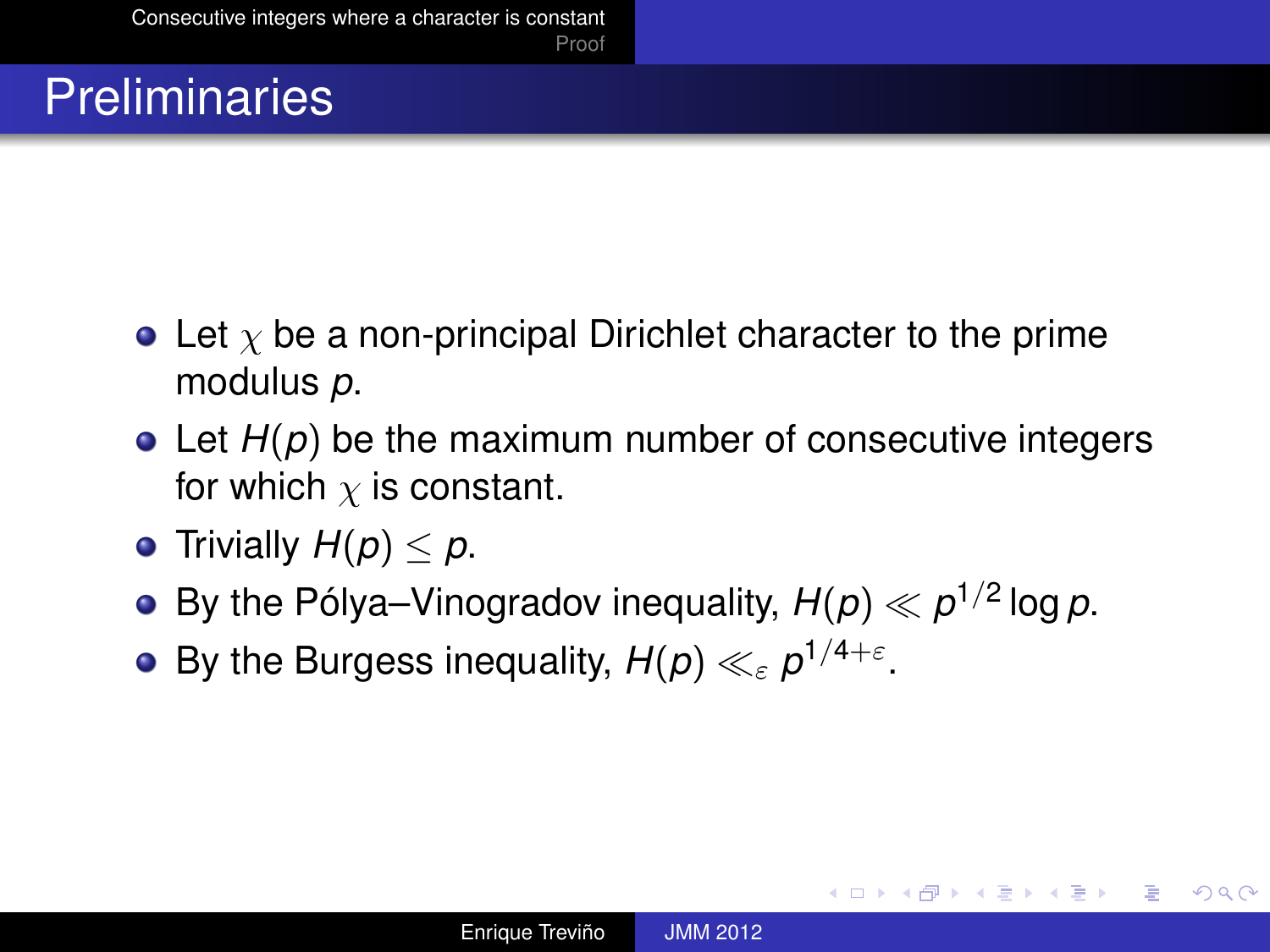# Explicit Estimates

Let  $\chi$  be a non-principal Dirichlet character to the prime modulus *p*. Let *H*(*p*) be the maximum number of consecutive integers for which  $\chi$  is constant.

Theorem (Burgess, 1963)

 $H(p) = O(p^{1/4} \log p)$ .

Theorem (McGown, 2011)

$$
H(p) < \left\{ \frac{\pi e \sqrt{6}}{3} + o(1) \right\} p^{1/4} \log p.
$$
  
Furthermore,

$$
H(p) \leq \begin{cases} 7.06p^{1/4} \log p, & \text{for } p \geq 5 \cdot 10^{18}, \\ 7p^{1/4} \log p, & \text{for } p \geq 5 \cdot 10^{55}. \end{cases}
$$

 $290$ 

Ξ

**KD > KAP > K = > K = >**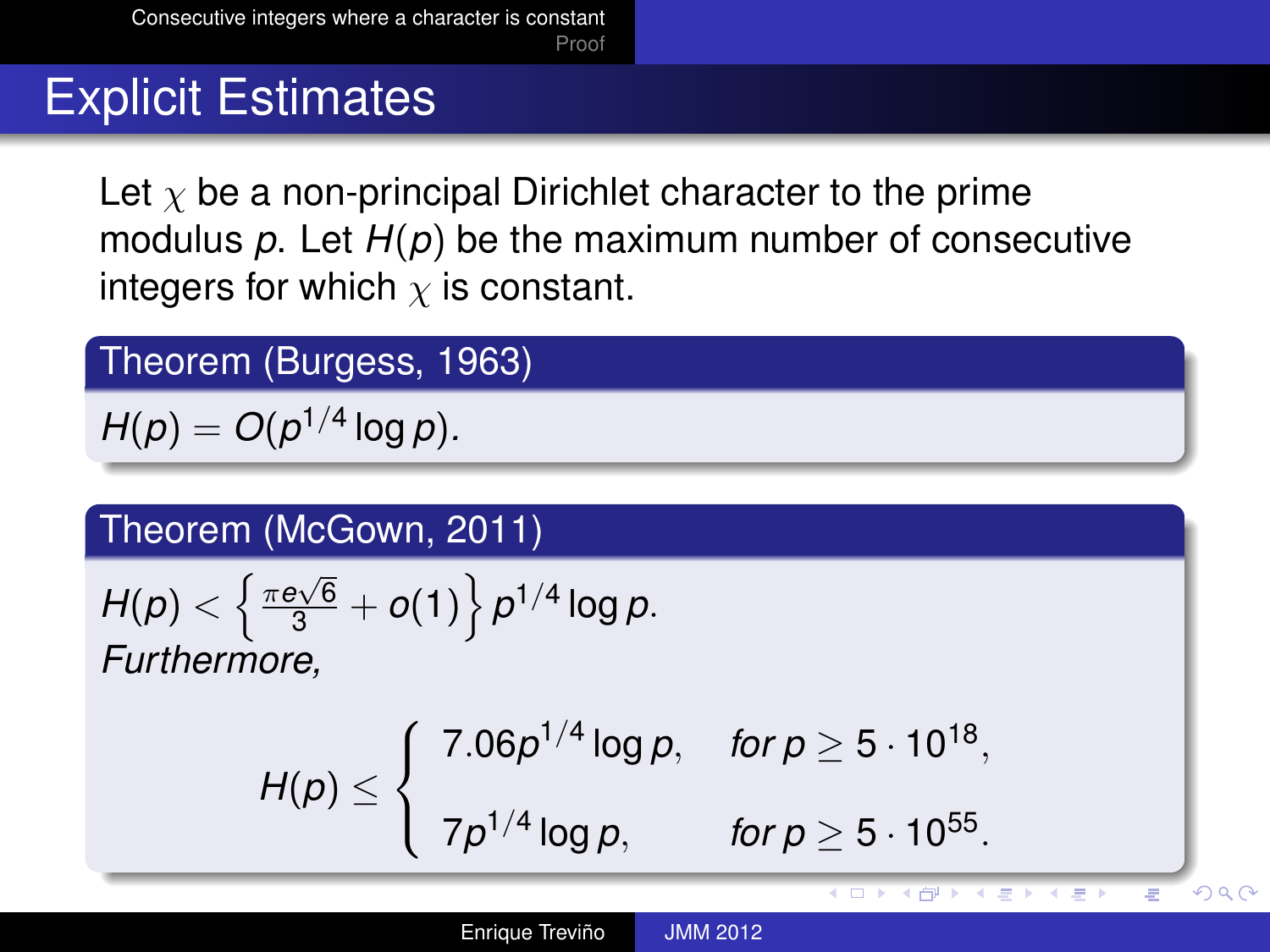In a conference in 1973, Norton made the following claim without proof:

#### Claim

$$
H(p) \le 2.5p^{1/4} \log p \text{ for } p > e^{15} \approx 3.27 \times 10^6 \text{ and } H(p) < 4.1p^{1/4} \log p \text{ for all odd } p.
$$

I was able to prove the claim (and a little more), improving on the theorem of McGown.

÷.

 $QQ$ 

イロメ イ押 メイヨメ イヨメ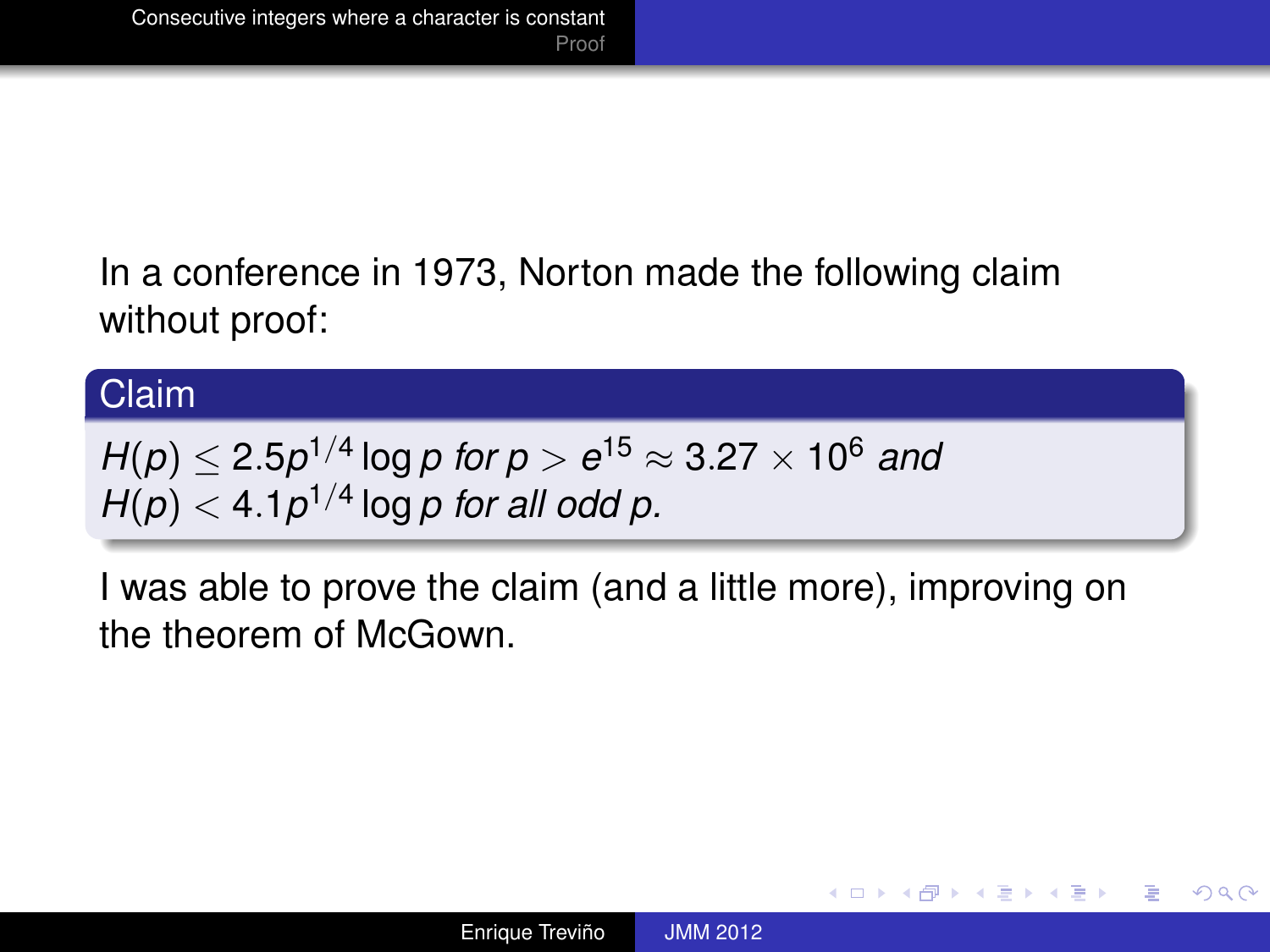# Main Theorem

### Theorem (T)

*Let* χ *be a non-principal Dirichlet character to the prime modulus p. Let H*(*p*) *be the maximum number of consecutive integers for which* χ *is constant, then*

$$
H(p) < \left\{\frac{\pi}{2}\sqrt{\frac{e}{3}}+o(1)\right\}p^{1/4}\log p.
$$

*Furthermore,*

$$
H(p) \leq \begin{cases} 3.64p^{1/4} \log p, & \text{for all odd } p, \\ 1.55p^{1/4} \log p, & \text{for } p \geq 2.5 \cdot 10^9. \end{cases}
$$

重き ă

( □ ) ( f )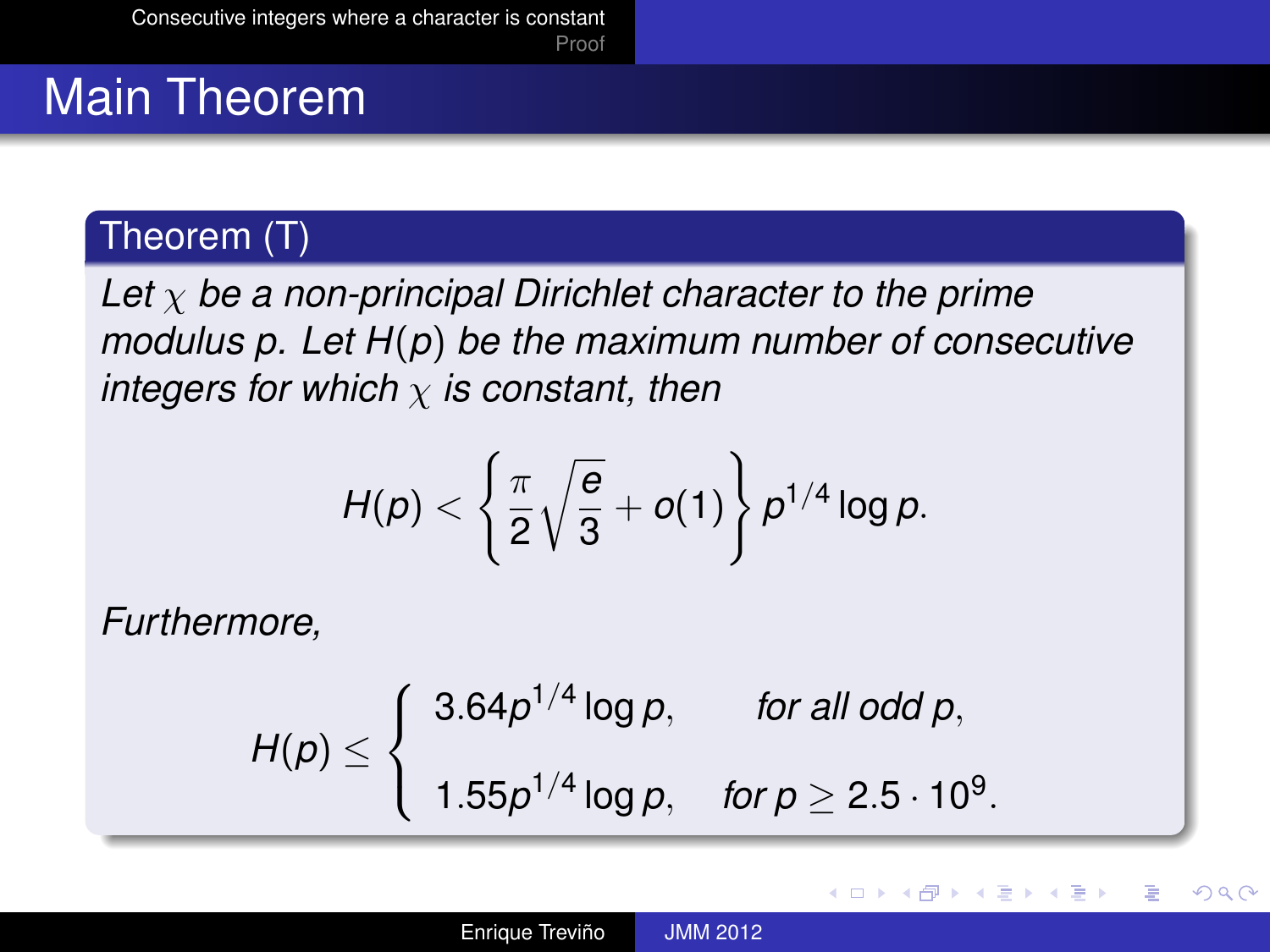# Main ingredient

The main ingredient in the proof comes from estimating

$$
S_{\chi}(h, w) = \sum_{m=1}^{p} \left| \sum_{l=0}^{h-1} \chi(m+l) \right|^{2w}.
$$

- Burgess showed that  $S_{\chi}(h, w) < (4w)^{w+1}$ *ph*<sup>*w*</sup> + 2*wp*<sup>1/2</sup>*h*<sup>2*w*</sup>.
- McGown improved it to  $S_\chi(h, w) < \frac{1}{4}$  $\frac{1}{4}(4w)^w p h^w + (2w - 1)p^{1/2}h^{2w}.$
- **•** For quadratic characters, Booker showed  $S_{\chi}(h, w) < \frac{(2w)!}{2^w w!}$  $\frac{(2w)!}{2^w w!}$ ph<sup>w</sup> + (2w – 1)p<sup>1/2</sup>h<sup>2w</sup>.
- I showed that Booker's inequality holds for all characters.

<span id="page-5-0"></span>**K ロ ト K 何 ト K ヨ ト K ヨ ト**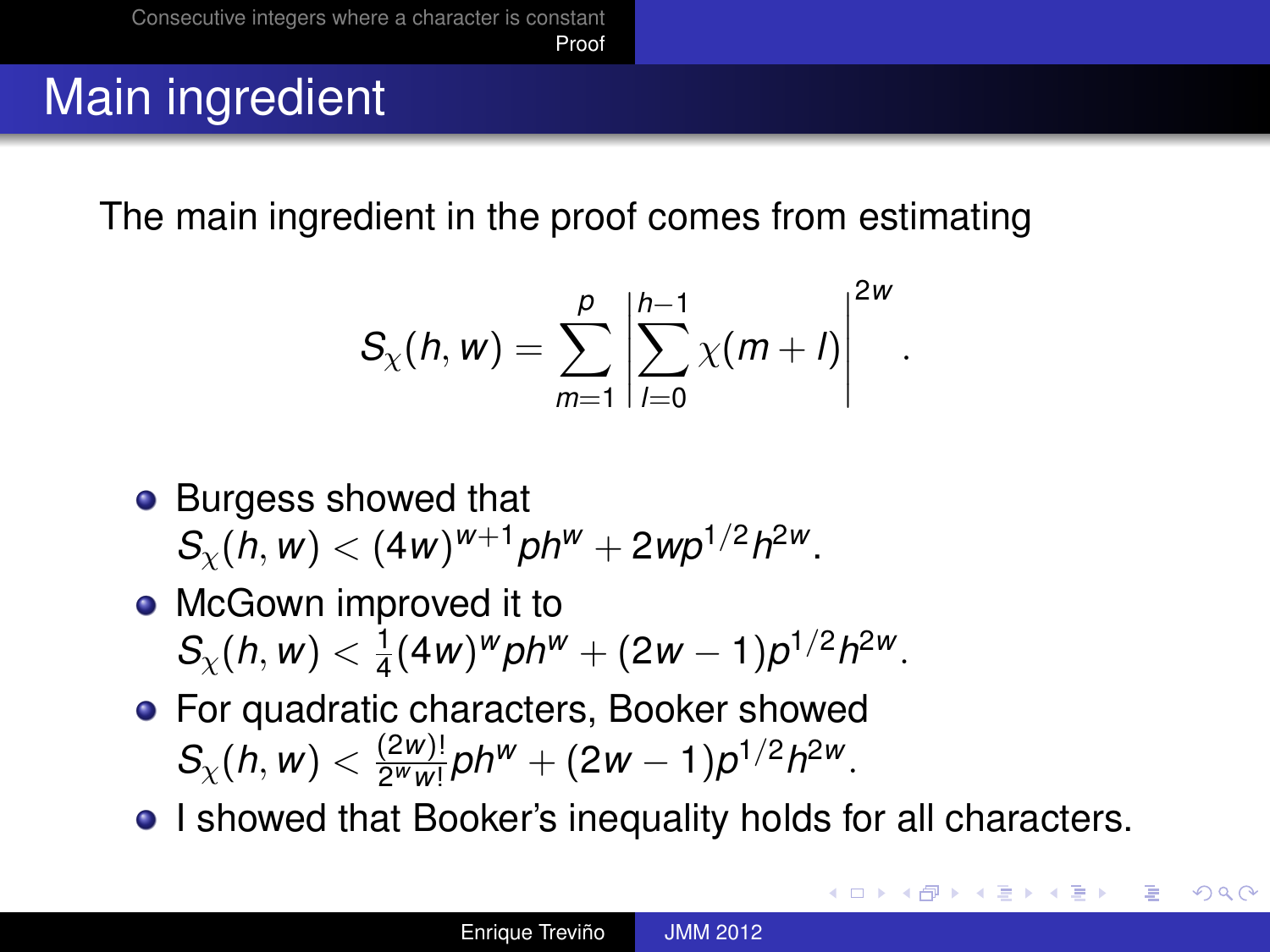[Proof](#page-5-0)

# Lower bound Lemma

#### Lemma

*Let h and w be positive integers. Let* χ *be a non-principal Dirichlet character to the prime modulus p which is constant on* (*N*, *N* + *H*] *and such that*

$$
4h \le H \le \left(\frac{h}{2}\right)^{2/3} p^{1/3}.
$$

*Let*  $X := H/h$ , then  $X > 4$  *and* 

$$
S_{\chi}(h, w) \geq \left(\frac{3}{\pi^2}\right) X^2 h^{2w+1} g(X) = A H^2 h^{2w-1} g(X),
$$

where  $A = \frac{3}{\pi^2}$ , and

$$
g(X)=1-\left(\frac{13}{12AX}+\frac{1}{4AX^2}\right).
$$

イロメ イ押 メイヨメ イヨメ

ă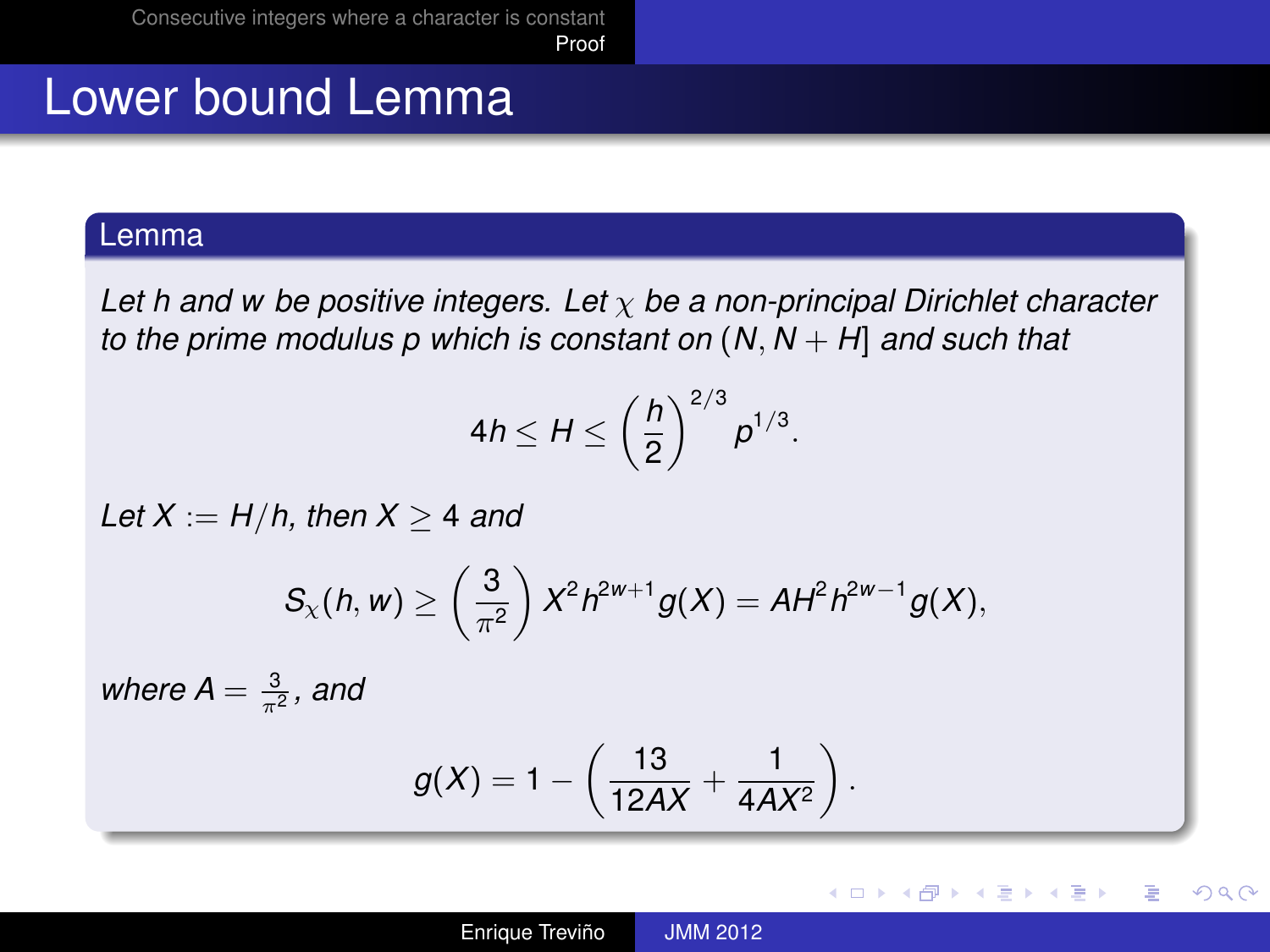## Laborious Proof of Lemma

Let *a* and *b* be integers satisfying  $1 \le a \le \lceil \frac{2H}{b} \rceil$  $\frac{2H}{h}$  and

$$
\left|a\frac{N}{p}-b\right|\leq \frac{1}{\left\lfloor\frac{2H}{h}\right\rfloor+1}\leq \frac{h}{2H}.
$$

Now define *I*(*q*, *t*) to be the real interval:

$$
I(q,t):=\left(\frac{N+pt}{q},\frac{N+H+pt}{q}\right],
$$

for integers  $0 \le t \le q \le X$  and  $gcd(at + b, q) = 1$ .

**≮ロト ⊀何 ト ⊀ ヨ ト ⊀ ヨ ト** 

ミー  $200$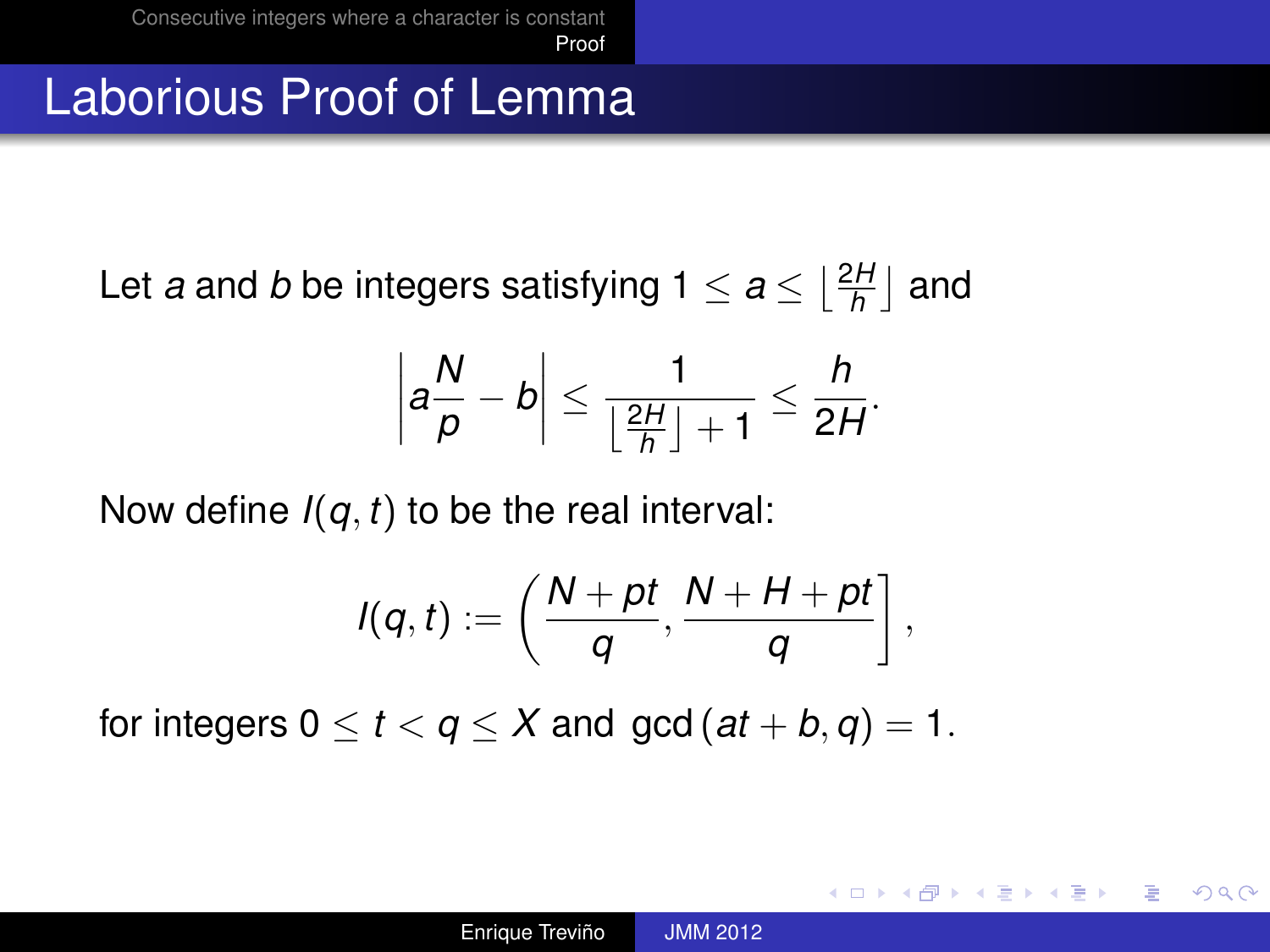[Proof](#page-5-0)

Given

$$
I(q,t):=\left(\frac{N+pt}{q},\frac{N+H+pt}{q}\right],
$$

we have

•  $\chi$  is constant inside the interval *I*(*q*, *t*) since if  $m \in I(q, t)$ , then

$$
\chi(q)\chi(m)=\chi(qm)=\chi(qm-pt)=\chi(N+i),
$$

where  $i \in (0, H]$ .

- The *I*(*q*, *t*) are disjoint (for this you need to use the restriction on *H* and on *a*).
- *I*(*q*, *t*) ⊂ (0, *p*).

イロメ イ押 メイヨメ イヨメ

÷.  $QQ$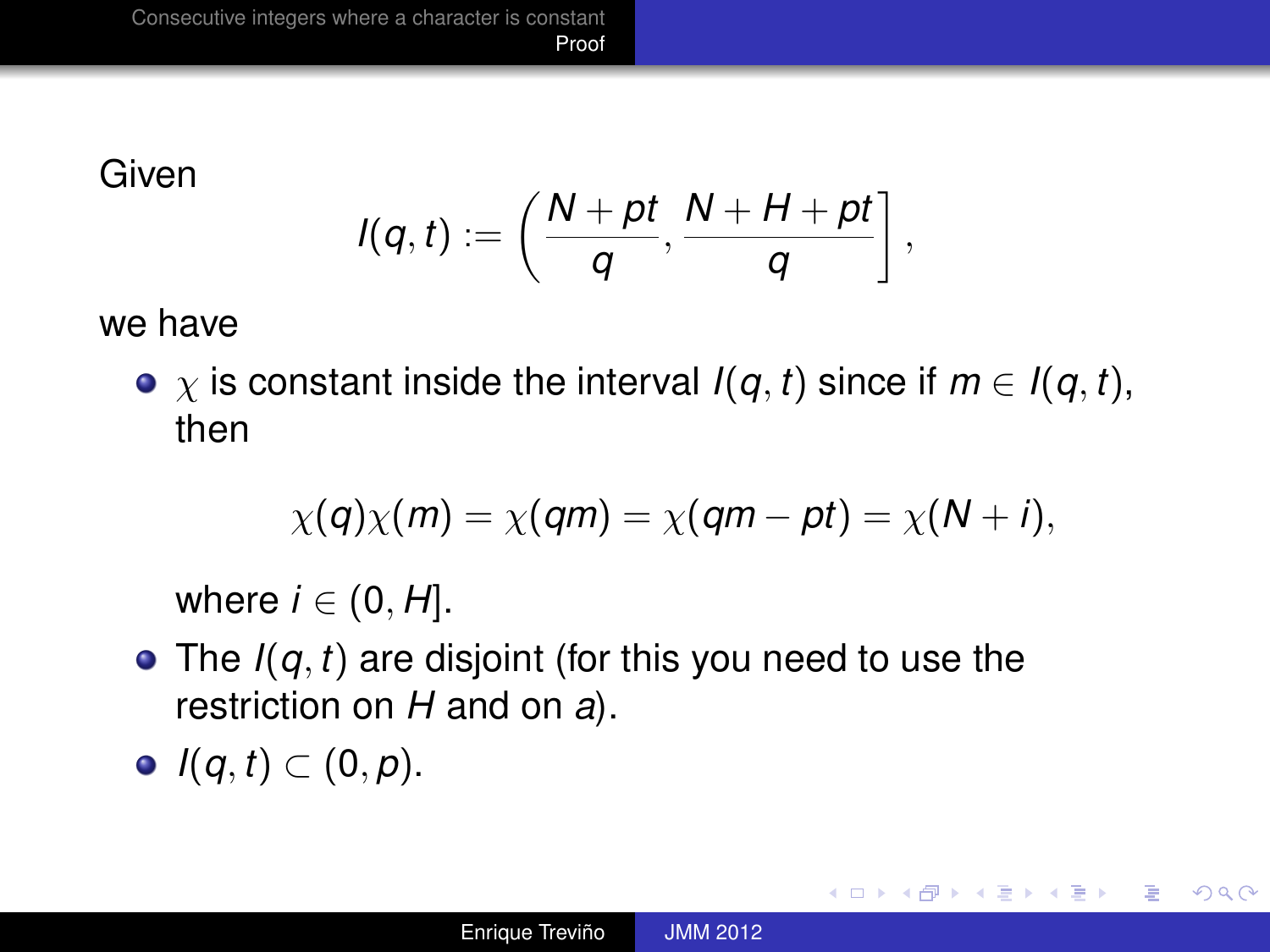Since the  $I(q, t)$  are disjoint and they are contained in  $(0, p)$ , we have

$$
S_{\chi}(h, w) = \sum_{m=0}^{p-1} \left| \sum_{l=0}^{h-1} \chi(m+l) \right|^{2w} \ge \sum_{q, t} \sum_{m \in l(q, t)} \left| \sum_{l=0}^{h-1} \chi(m+l) \right|^{2w}
$$
  
 
$$
\ge h^{2w} \sum_{q, t} \left( \frac{H}{q} - h \right) = h^{2w+1} \sum_{\substack{q \le X \\ \gcd(at+b,q)=1}} \sum_{\substack{0 \le t < q \\ \gcd(at+b,q)=1}} \left( \frac{X}{q} - 1 \right).
$$

Recall that  $X = H/h$ . Evaluating this last sum yields our lemma. The main difference between the technique Burgess and McGown use is that they have  $X = H/(2h)$  and then they evaluate the last sum with 1 instead of  $\left(\frac{X}{q}-1\right)$ .

イロメ イ押 メイヨメ イヨメ

 $290$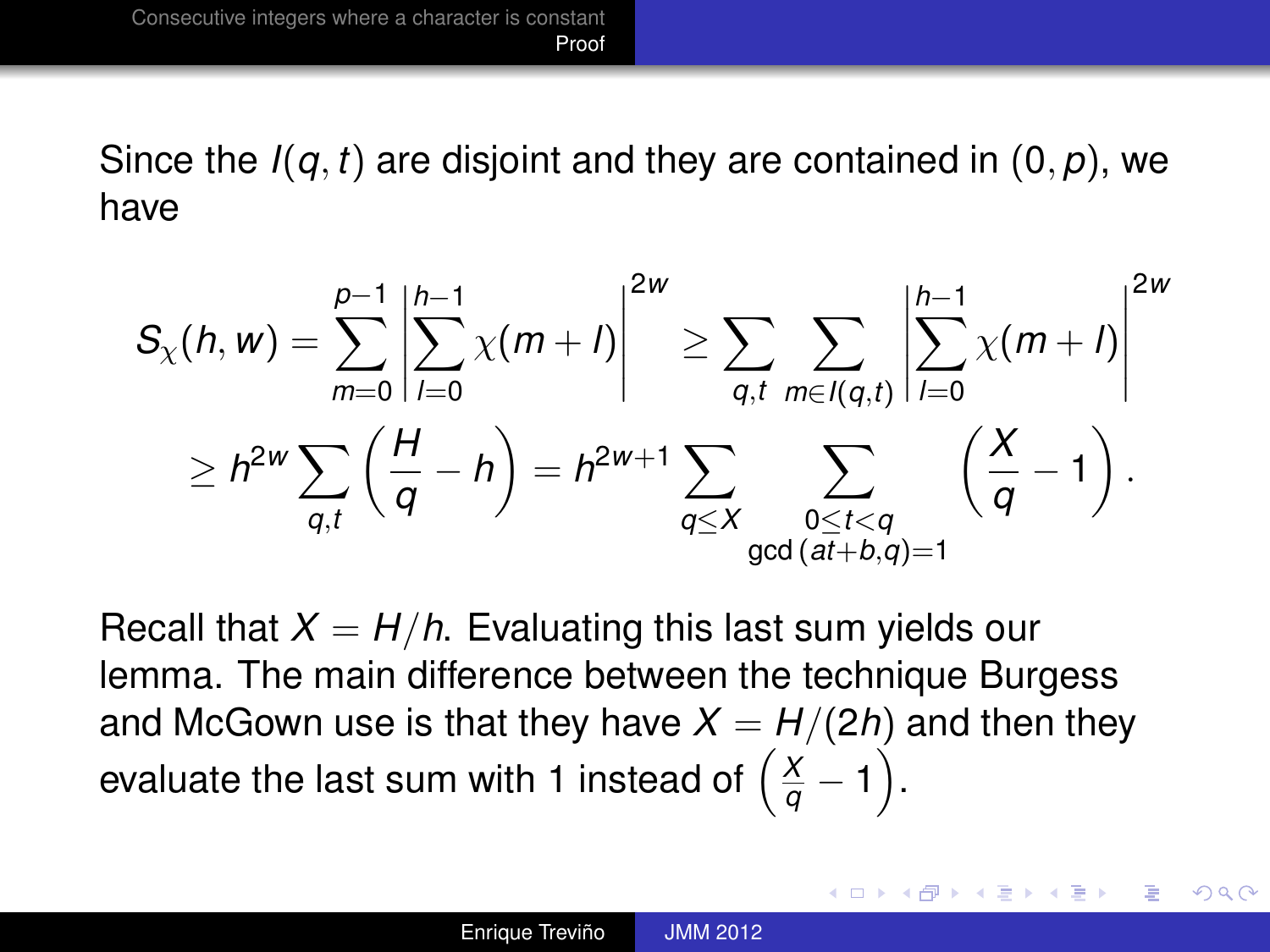# Finishing the Proof of the Main Theorem

• Combining the upper and lower bounds on  $S_{\gamma}(h, w)$  we have

$$
AH^2h^{2w-1}g(X)\leq S_{\chi}(h,w)<\frac{(2w)!}{2^ww!}ph^w+(2w-1)p^{1/2}h^{2w}.
$$

- Optimizing for *h* and *w* asymptotically, we find the asymptotic in our theorem and we also prove that  $H(p) < 1.55p^{1/4}\log p$  for  $p \geq 10^{64}.$
- Since  $H < (\frac{h}{2})$  $\left(\frac{h}{2}\right)^{2/3}$   $\rho^{1/3}$ , we have to juggle a bit and we find that we are constrained to  $p \geq 2.5 \times 10^9.$
- $\bullet$  To cover the gaps between 2.5  $\times$  10<sup>9</sup> and 10<sup>64</sup> we pick specific *h*'s and *w*'s and check for intervals as depicted in the table on the following slide.

イロト イ部 トイモト イモトー

B

 $QQ$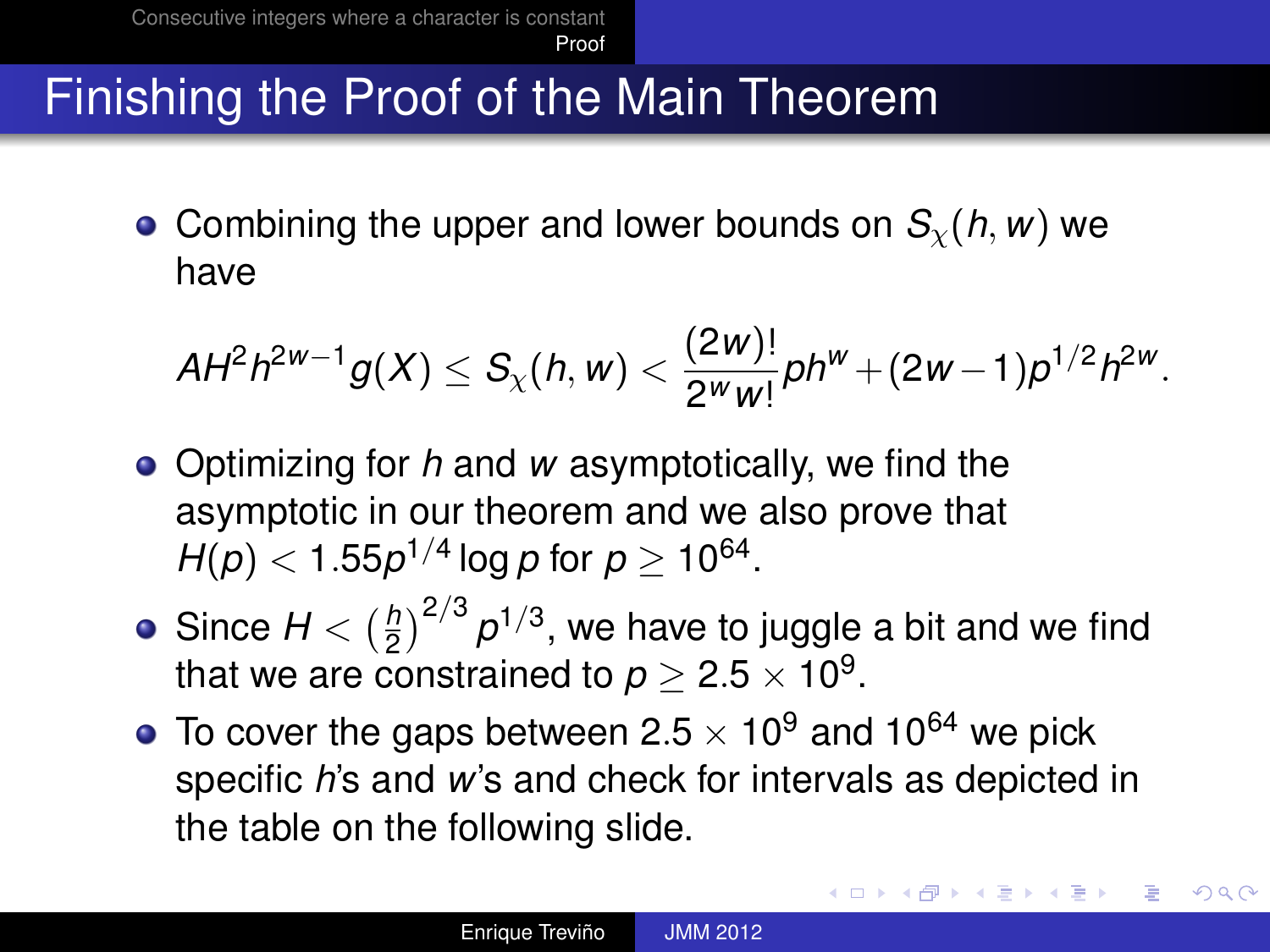[Proof](#page-5-0)

## **Table**

| w  | h   | р                                      | w  | h   |                                        | w  | h   | р                                      |
|----|-----|----------------------------------------|----|-----|----------------------------------------|----|-----|----------------------------------------|
| 6  | 26  | $[2.5 \cdot 10^9, 10^{10}]$            | 6  | 28  | $[10^{10}, 4\cdot 10^{10}]$            |    | 28  | $[4 \cdot 10^{10}, 10^{11}]$           |
| 7  | 32  | $[10^{11}, 10^{12}]$                   | 7  | 37  | $[10^{12}, 10^{13}]$                   | 8  | 41  | $[10^{13}, 10^{14}]$                   |
| 8  | 44  | $[10^{14}, 10^{15}]$                   | 9  | 45  | $[10^{15}, 10^{16}]$                   | 9  | 51  | $[10^{16}, 10^{17}]$                   |
| 9  | 59  | $[10^{17}, 10^{18}]$                   | 10 | 62  | $[10^{18}, 10^{19}]$                   | 11 | 63  | $[10^{19}, 10^{20}]$                   |
| 11 | 71  | [10 <sup>20</sup> , 10 <sup>21</sup> ] | 12 | 72  | $[10^{21}, 10^{23}]$                   | 13 | 79  | [10 <sup>23</sup> , 10 <sup>25</sup> ] |
| 15 | 82  | $[10^{25}, 10^{27}]$                   | 15 | 96  | $[10^{27}, 10^{29}]$                   | 17 | 97  | $[10^{29}, 10^{31}]$                   |
| 18 | 105 | $[10^{31}, 10^{33}]$                   | 18 | 119 | [10 <sup>33</sup> , 10 <sup>35</sup> ] | 19 | 127 | [10 <sup>35</sup> , 10 <sup>37</sup> ] |
| 20 | 135 | $[10^{37}, 10^{39}]$                   | 20 | 149 | $[10^{39}, 10^{41}]$                   | 22 | 150 | $[10^{41}, 10^{43}]$                   |
| 23 | 158 | $[10^{43},\overline{10^{46}}]$         | 25 | 166 | $[10^{46}, 10^{49}]$                   | 27 | 174 | $[10^{49}, 10^{52}]$                   |
| 29 | 183 | $[10^{52}, 10^{55}]$                   | 31 | 191 | $[10^{55}, 10^{58}]$                   | 33 | 200 | $[10^{58}, 10^{62}]$                   |
| 33 | 215 | $[10^{62}, 10^{64}]$                   |    |     |                                        |    |     |                                        |

Table: As an example on how to read the table: when  $w = 10$  and  $h = 62$ , then the constant 1.55 works for all  $p \in [10^{18}, 10^{19}]$ . It is also worth noting that the inequality 1.55 $p^{1/4}$  log  $p < h^{2/3}p^{1/3}$  is also verified for each choice of *w* and *h*.

イロメ イ押 メイヨメ イヨメ

B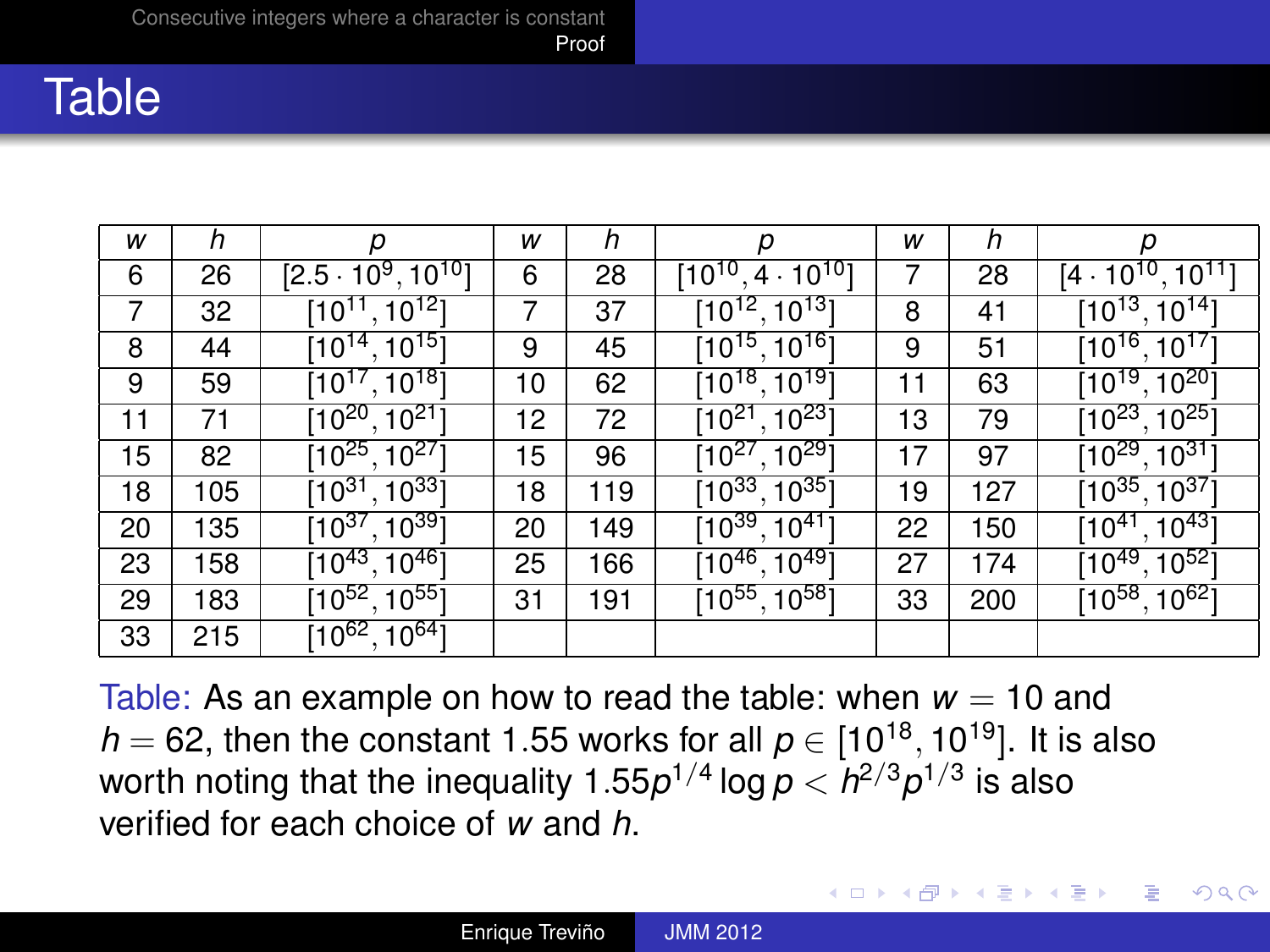

To get a bound for all *p* we use the following theorem (established with elementary methods):

Theorem (Brauer)

$$
H(p)<\sqrt{2p}+2.
$$

Using this, one can show that  $H(p) < 3.64p^{1/4}$  log  $p$  whenever  $\rho$   $<$  3  $\times$  10<sup>6</sup>. Using the techniques from before one can show that for  $p \geq 3 \times 10^6$ ,  $H(p) < 3.64 p^{1/4}$  log  $p$ . One of the obstacles preventing us from getting a lower number is the restriction  $H < (\frac{h}{2})$  $\frac{h}{2}$  $\Big)^{2/3}$   $\rho^{1/3}$ .

イロメ イ押 メイヨメ イヨメ

 $290$